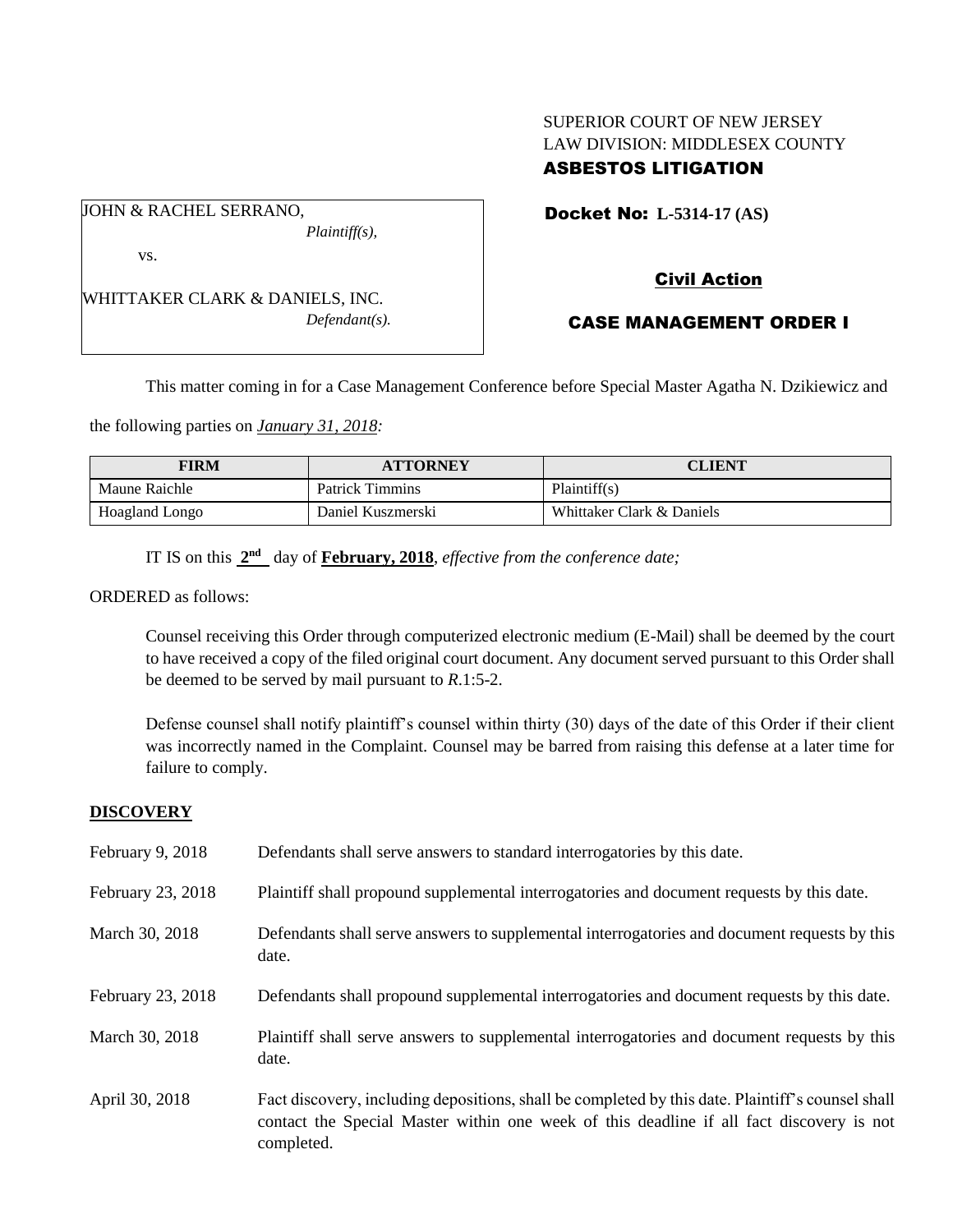### April 30, 2018 Depositions of corporate representatives shall be completed by this date.

### **EARLY SETTLEMENT**

June 15, 2018 Settlement demands shall be served on all counsel and the Special Master by this date.

### **SUMMARY JUDGMENT MOTION PRACTICE**

- May 11, 2018 Summary judgment motions shall be filed no later than this date.
- June 8, 2018 Last return date for summary judgment motions.

#### **MEDICAL DEFENSE**

| April 30, 2018 | Plaintiff shall serve medical expert reports by this date. |
|----------------|------------------------------------------------------------|
|                |                                                            |

July 6, 2018 The defense medical examination of plaintiff(s) shall be completed by this date.

# **LIABILITY EXPERT REPORTS**

| April 30, 2018 | Plaintiff shall identify its liability experts and serve liability expert reports or a certified expert |
|----------------|---------------------------------------------------------------------------------------------------------|
|                | statement by this date or waive any opportunity to rely on liability expert testimony.                  |
|                |                                                                                                         |

July 6, 2018 Defendants shall identify its liability experts and serve liability expert reports, if any, by this date or waive any opportunity to rely on liability expert testimony.

#### **ECONOMIST EXPERT REPORTS**

- April 30, 2018 Plaintiff shall identify its expert economists and serve expert economist report(s), if any, by this date or waive any opportunity to rely on economic expert testimony.
- July 6, 2018 Defendants shall identify its expert economists and serve expert economist report(s), if any, by this date or waive any opportunity to rely on economic expert testimony.

# **EXPERT DEPOSITIONS**

July 31, 2018 Expert depositions shall be completed by this date. To the extent that plaintiff and defendant generic experts have been deposed before, the parties seeking that deposition in this case must file an application before the Special Master and demonstrate the necessity for that deposition. To the extent possible, documents requested in a deposition notice directed to an expert shall be produced three days in advance of the expert deposition. The expert shall not be required to produce documents that are readily accessible in the public domain.

# **PRE-TRIAL AND TRIAL**

August 1, 2018 @ 1:30pm Settlement conference. All defense counsel shall appear with authority to negotiate settlement and have a representative authorized to negotiate settlement available by phone. Any request to be excused from the settlement conference shall be made to the Special Master no later than 4:00pm of the day prior to the conference.

 $\_$  ,  $\_$  ,  $\_$  ,  $\_$  ,  $\_$  ,  $\_$  ,  $\_$  ,  $\_$  ,  $\_$  ,  $\_$  ,  $\_$  ,  $\_$  ,  $\_$  ,  $\_$  ,  $\_$  ,  $\_$  ,  $\_$  ,  $\_$  ,  $\_$  ,  $\_$  ,  $\_$  ,  $\_$  ,  $\_$  ,  $\_$  ,  $\_$  ,  $\_$  ,  $\_$  ,  $\_$  ,  $\_$  ,  $\_$  ,  $\_$  ,  $\_$  ,  $\_$  ,  $\_$  ,  $\_$  ,  $\_$  ,  $\_$  ,